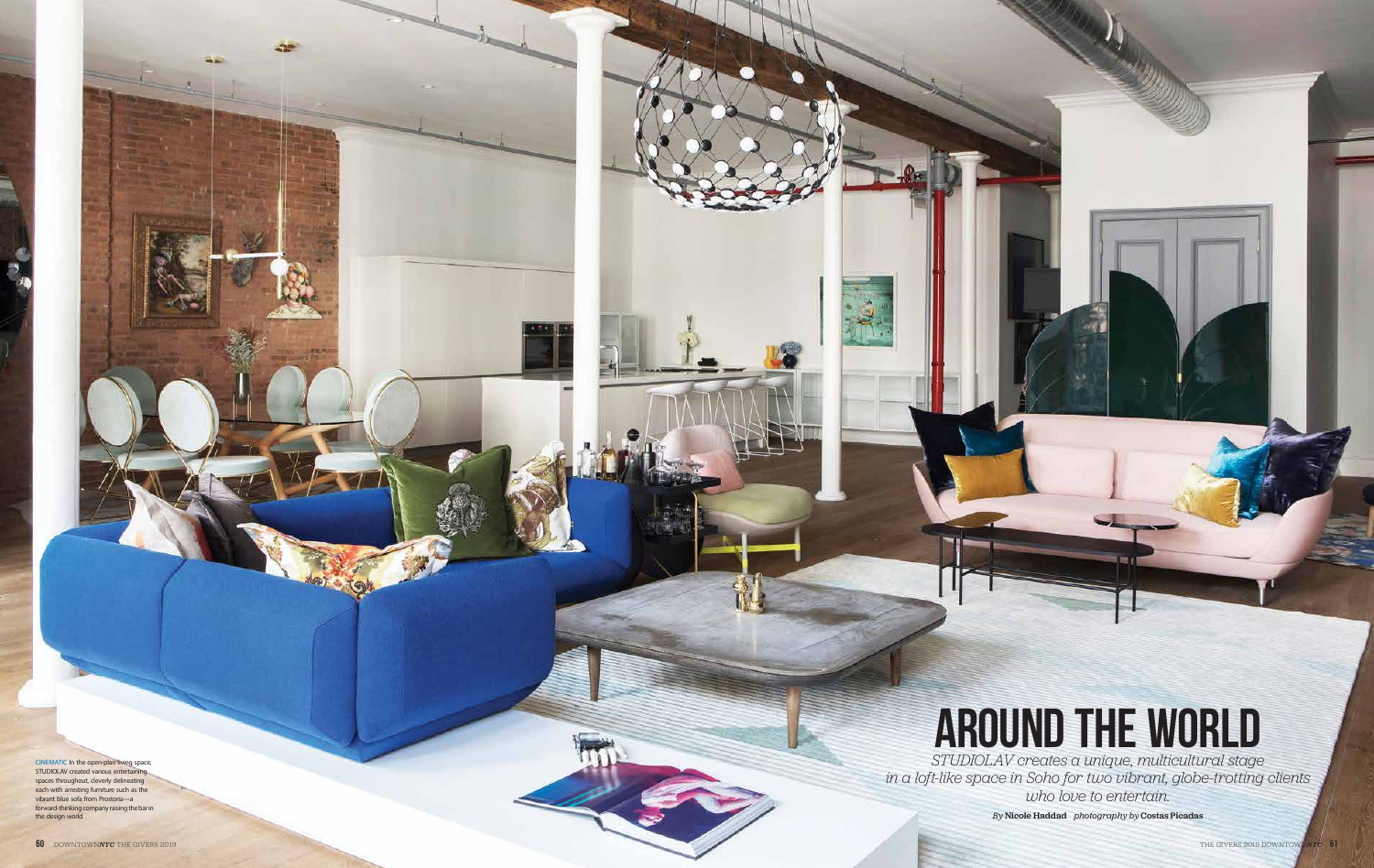

When a worldly couple based in the UK decided to invest in a twobedroom, loft-like apartment in Soho as a result of frequent New York business trips, they turned to another worldly duo whose interiors work they knew quite well. STUDIOLAV, co-founded by master creatives Loukas Angeous and Vasso Asfi, is a London-based design studio with an offshoot in Paris. The designers, whose core discipline lies in product and interior design, had already worked with one half of the couple to "spruce up" some co-working spaces. They exceeded expectations, creating clear concepts for each designated space, with custom-made installations, well-thought-out interiors styling, carefully curated artworks, and some furnishings to boot, so the couple knew they had patterns from different viewpoints. Overhead, a Luceplan Mesh LED pendant the right firm to tell their New York story.

beautiful people to work with. They are what we call citizens of the world—and they trusted our vision of their home with a pen to their suggestions."

DINE DIVINE In expanse, the de with

geometrics for a warm and inviting effect. Double Zero Moroso and a Mooo Carpets rug add both interest and lush comfort

 "They wanted to create a home that represented them and their personalities, a place that they could open up to friends and for parties," says Angeous. To reflect the couple's vibrant, energetic, and diverse personalities, Angeous and Asfi knew they had to bring both of their client's dynamic cultural backgrounds into the home. While the husband hailed from England and the wife embraced her rich Russian background, their penchant for traveling the world over was also very evident in their character—and the designers knew the space had to reflect it as well. "Today they live in New York," explains Angeous, "but tomorrow it could be Italy—or anywhere really. They are very with ample seating and plentiful storage space. Artwork from the client's own

To take advantage of the 2,690-square-foot open-plan living space with bedrooms hidden in the back, the Angeous and Asfi set to work to create various unique areas within the home. In the main seating area, the designers created an intimate gathering space within the larger open living plan that is subtly delineated by a vibrant blue modular Segment sofa from Prostoria, a Jaime Hayon pink sofa for Fritz Hansen, and Raw Edges' Lake carpet which features textural ridges that change in appearance, forming pyramid-like light sets the stage; It can be lit from various angles—even functioning as a sort of disco light. Inventive yet functional furnishings such as a sculptural matte black and brass bar cart, and a sideboard featuring a futuristic hi-tech bluetooth speaker add interest, entertainment, and storage. Low-to-the-ground coffee tables and furnishings overall instill a carefree, casual vibe.

To keep the attention on the various service areas throughout the open space, the designers neutralized the kitchen so it appears to be a separate area entirely. White lacquer cabinetry, bakelite countertops, secondary storage units from Mogg, and counter stools from HAY create an open, fresh appeal

WHIMSICAL In the main gathering space, a low-to-theground coffee table in gray marble with ash legs cements the space while Raw Edge's Lake carpet design adds a sense of undul nent underfoot.